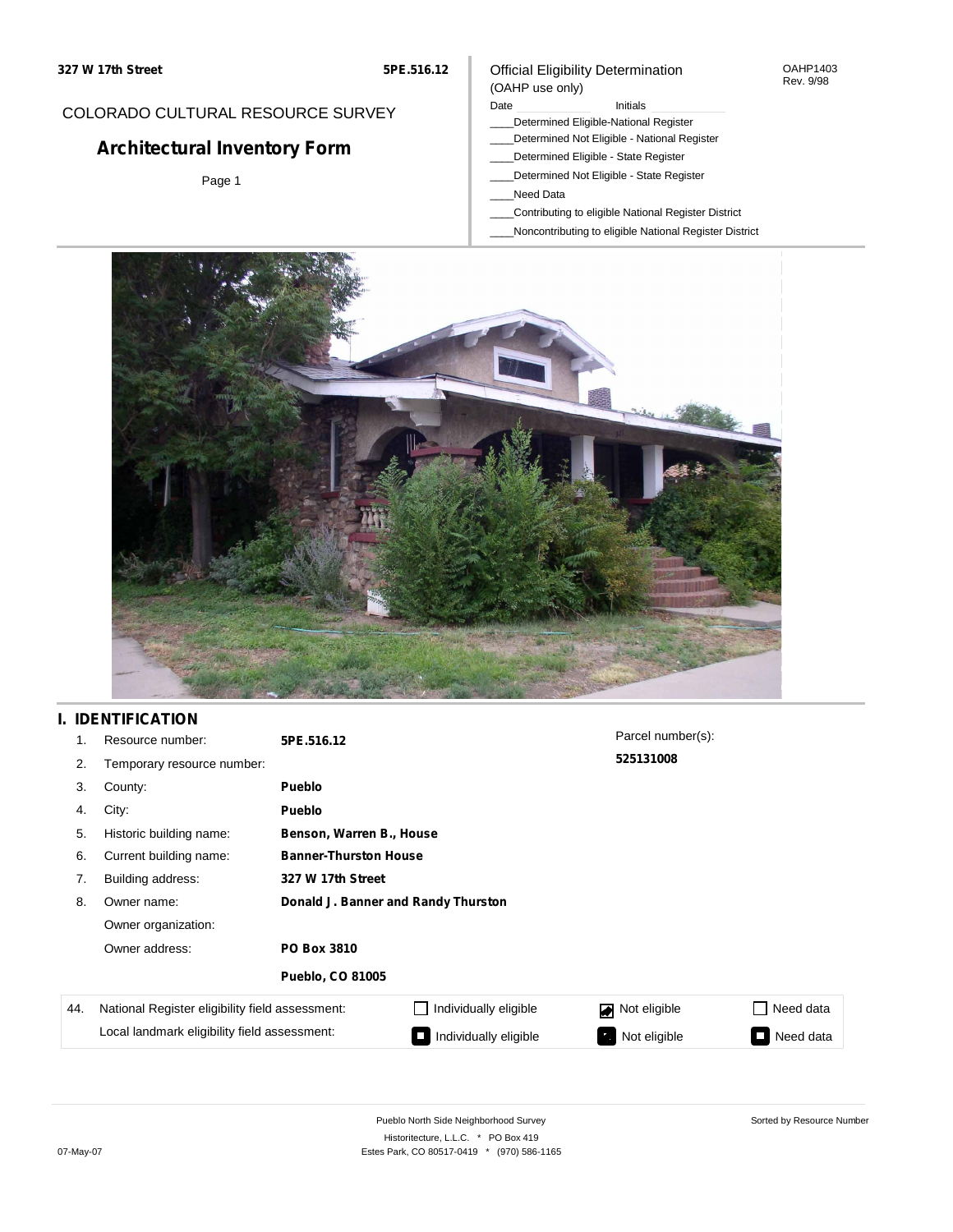Page 2

### **II. GEOGRAPHIC INFORMATION**

| 9.  | P.M.                | 6th |    |           | Township:               |       | <b>20S</b>                       |    |    |           | Range:            | 65W |         |
|-----|---------------------|-----|----|-----------|-------------------------|-------|----------------------------------|----|----|-----------|-------------------|-----|---------|
|     | <b>SW</b>           | 1/4 | of | <b>NW</b> | 1/4                     | of SE | 1/4                              | of | NE | 1/4       | of Section        |     | 25      |
| 10. | UTM reference zone: |     |    | 13        |                         |       |                                  |    |    |           |                   |     |         |
|     | Easting:            |     |    |           | 534034                  |       |                                  |    |    | Northing: |                   |     | 4237046 |
| 11. | USGS quad name:     |     |    |           | <b>Northeast Pueblo</b> |       |                                  |    |    | Scale:    |                   |     | 7.5     |
|     | Year:               |     |    |           | 1974)                   |       | 1961 (Photorevised 1970 and      |    |    |           |                   |     |         |
|     | 12. $Lot(s)$ :      |     |    |           |                         |       | Lots 15 and 16; Block 24         |    |    |           |                   |     |         |
|     | Addition:           |     |    |           |                         |       | <b>Henry C. Brown's Addition</b> |    |    |           | Year of addition: |     | 1889    |

13. Boundary description and justification:

The boundary, as described above, contains but does not exceed the land historically associated with this property.

Metes and bounds exist:

П

### **III. ARCHITECTURAL DESCRIPTION**

| 14. | Building plan (footprint, shape):    | <b>Rectangular Plan</b>              |                       |
|-----|--------------------------------------|--------------------------------------|-----------------------|
|     | Other building plan descriptions:    |                                      |                       |
| 15. | Dimensions in feet (length x width): | 1,204 square feet                    |                       |
| 16. | Number of stories:                   | 11/2                                 |                       |
| 17. | Primary external wall material(s):   | Stone/Cobble<br><b>Stucco</b>        | Other wall materials: |
| 18. | Roof configuration:                  | <b>Gabled Roof/Side Gabled Roof</b>  |                       |
|     | Other roof configurations:           |                                      |                       |
| 19. | Primary external roof material:      | <b>Asphalt Roof/Composition Roof</b> |                       |
|     | Other roof materials:                |                                      |                       |
| 20. | Special features:                    | <b>Roof Treatment/Dormer</b>         |                       |
|     |                                      | Fence                                |                       |
|     |                                      | <b>Car Port</b>                      |                       |
|     |                                      | <b>Garage/Attached Garage</b>        |                       |
|     |                                      | Chimney                              |                       |
|     |                                      | Porch                                |                       |

21. General architectural description:

Oriented to the south, this house rests on a concrete foundation with 3-light hopper basement windows. A cobblestone veneer, with raised, pink-tinted mortar, clads the exterior walls. Windows are generally 5 (vertical)-over-1-light, double-hung sash, with green-painted wood frames and surrounds. They have red-painted concrete sills. The windows flanking the engaged hearth and chimney, protruding from the south end of the west elevation, are 3 (vertical)-over-1-light. Single-light picture windows open on either end of the front (south) elevation. A shed-roofed porch spans the entire façade. It has cobblestone kneewalls and pedestals. The balustrade hosts elaborate, concrete balusters appearing as urns. A pair of balusters on the west elevation, second from the north, is upside-down. Two, square, white-painted wood piers flank the central entrance to the porch. Approaching the porch at its center are 5, round, brick steps. The principal doorway opens in the center of the symmetrical façade. It hosts a 1-panel, 1-light oak door, opening behind an aluminum-frame storm door. A large, front-gabled dormer protrudes from the roof above the porch. It hosts a single-light awning or hopper window. A shed-roofed porch protrudes from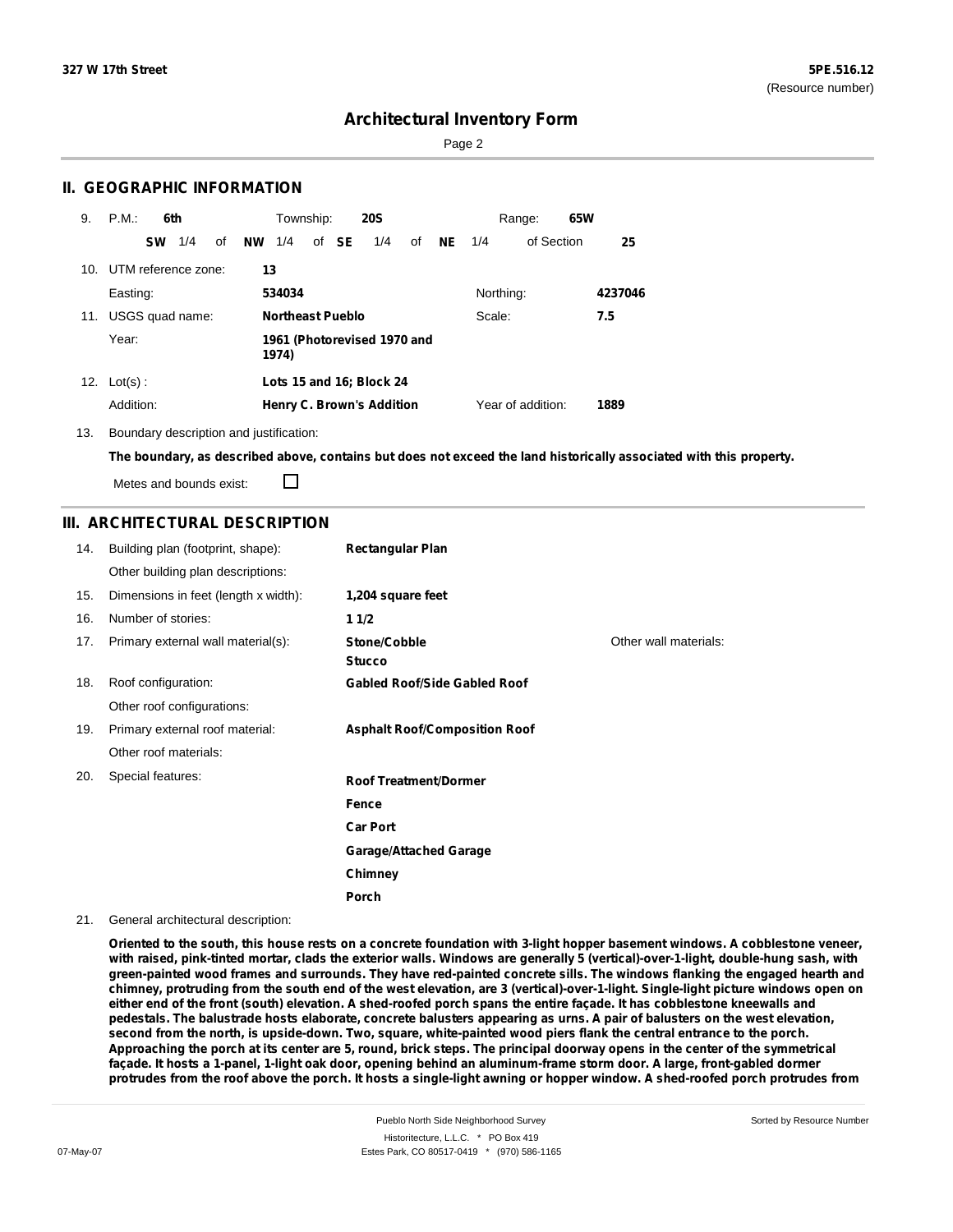Page 3

the center of west elevation. It has an aluminum roof and supports. This porch shelters a doorway hosting paired, 15-light doors, with 10-light sidelights. Approaching the porch are 5 brick steps. Another doorway opens in the west end of the rear (north) elevation. A single-car garage is attached to the northeast corner of the house. It's north elevation hosts paired wood doors. In front (north of) the garage is a shed-roofed carport. Gray asphalt shingles cover the side gable roof, and the gables **are clipped. The shaped rafter and perlin ends are exposed.**

22. Architectural style:

**Late 19th And Early 20th Century American Movements/Craftsman**

Other architectural styles:

Building type:

**Bungalow**

23. Landscape or special setting features:

This property is located on terrain sloping downward from northeast to southwest, with an elevation of around 4,700 feet above mean sea level. The neighborhood features modest, one- and two-story houses and large, multi-story commercial buildings associated with the adjacent Parkview Medical Center. Setbacks from West 17th Street are generally the same on this block. This property is situated on the northwest corner of West 17th Street and North Grand Avenue. Separating the streets from the sidewalks is a grass-covered strip. A planted-grass yard, with mature landscaping, covers the lot. Surrounding the back yard is **a woven-wire fence.**

24. Associated buildings, features or objects: **No associated buildings identified.**

### **IV. ARCHITECTURAL HISTORY**

| 25. | Date of Construction:  | Estimate:                        | Actual: | 1924                                                                                          |
|-----|------------------------|----------------------------------|---------|-----------------------------------------------------------------------------------------------|
|     | Source of Information: |                                  |         | Pueblo County Office of Tax Assessor. Property information card [internet].                   |
| 26. | Architect:             | unknown                          |         |                                                                                               |
|     | Source of information: |                                  |         |                                                                                               |
| 27. | Builder:               | unknown                          |         |                                                                                               |
|     | Source of information: |                                  |         |                                                                                               |
| 28. | Original Owner:        | Warren B. Benson                 |         |                                                                                               |
|     | Source of information: | Co, consulted 1886 through 2003. |         | Pueblo City Directory. Pueblo, Co.; Salt Lake City; Kansas City, Mo.; and others: R.L. Polk & |

29. Construction history:

According to Pueblo County Tax Assessor records, this building was constructed in 1924. An analysis of the style, materials, and historical records corroborates this date. The only notable modifications have been the installation of the carport and the **additional piers at center of the porch.**

|  | 30. Location: <b>original</b> |  | Date of move(s): |
|--|-------------------------------|--|------------------|
|--|-------------------------------|--|------------------|

### **V. HISTORICAL ASSOCIATIONS**

|     | 31. Original use(s): | <b>Single Dwelling</b> |
|-----|----------------------|------------------------|
| 32. | Intermediate use(s): | <b>Single Dwelling</b> |
|     | 33. Current use(s):  | <b>Single Dwelling</b> |
|     | 34. Site type(s):    | Residence              |

35. Historical background:

The first owner and resident of this house, constructed in 1924, was Pueblo native Warren B. Benson. He was born in March **1899 and resided here through 1930.**

Philip Greinetz purchased this property prior to 1935 and resided here through 1940. He was born in Colorado in 1903. His wife, Sara, was also born in Colorado, in 1906. They were married around 1928. Philip Greinetz was a haberdasher (a dealer in men's **clothing).**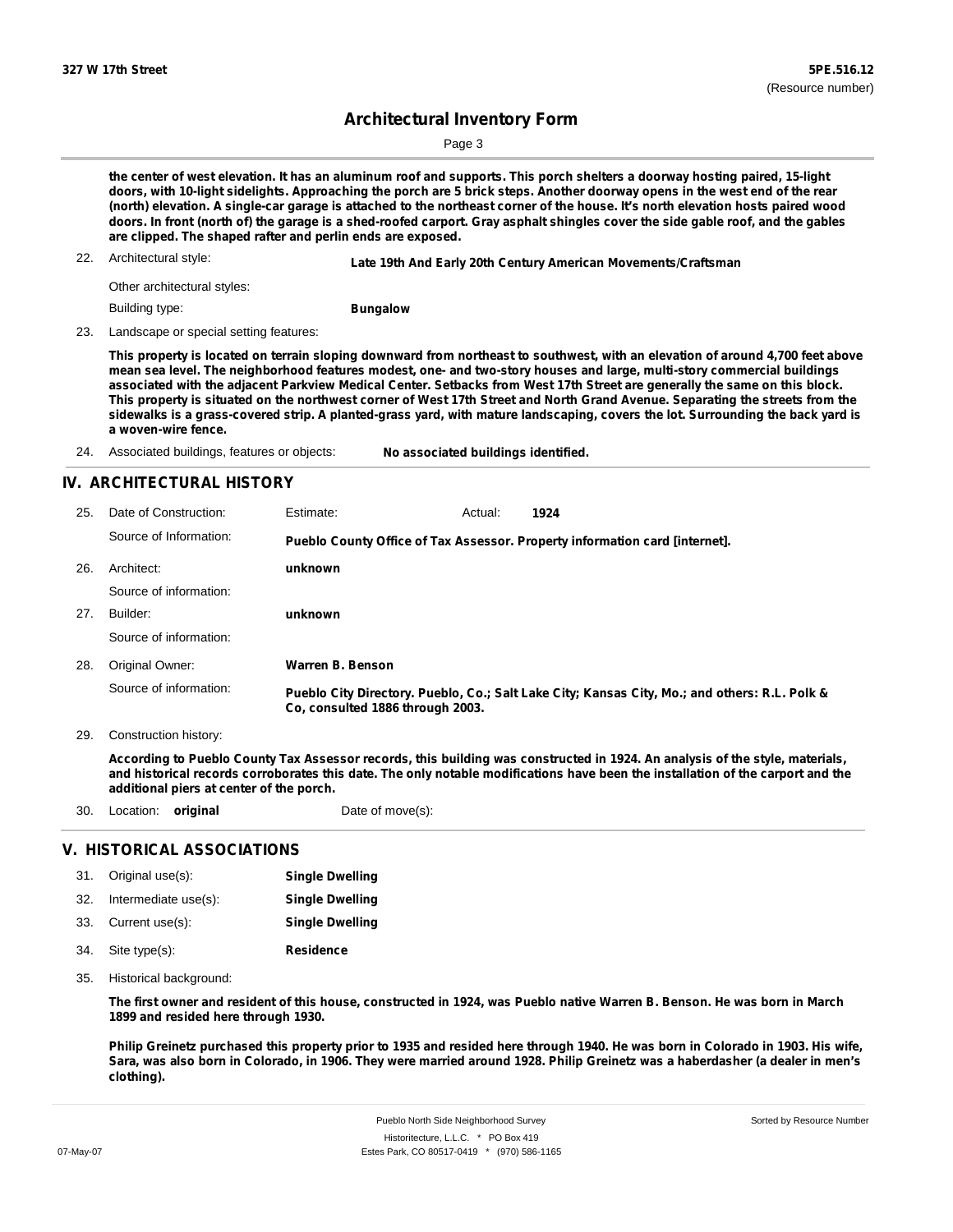Page 4

Around 1945, this house was briefly the residence of pioneer cattleman Walter E. Calhoun, who operated a 20,000-acre ranch **on the Huerfano River.**

Clyde H. Hart purchased this property around 1950 and resided here with his wife, Hazel, until 1990, when he sold it to Jim G. and Carrie G. Pluts. Randy Thurston and Donald J. Banner, the current owners, acquired the house and lot from Carrie Pluts in **1998. They operate it as a rental unit.**

**Pueblo County Office of Tax Assessor. Property information card [internet].**

**Pueblo City Directory. Pueblo, Co.; Salt Lake City; Kansas City, Mo.; and others: R.L. Polk & Co, consulted 1886 through 2003.**

**Sanborn Fire Insurance Maps (for Pueblo, Colorado). New York: Sanborn Map and Publishing Co., 1883, 1886, 1889, 1893, 1904-05, 1904-51, and 1904-52.**

**"County Pioneer Loses Life in Blizzard: Walter E. Calhoun Plunges Over Cliff in Snow Storm." Pueblo Chieftain, 26 April 1935, p. 1.**

**U.S. Census of 1900. Precinct 8, Pueblo, Pueblo County, Colorado. Sheet 2B.**

**U.S. Census of 1930. Precinct 3, Pueblo, Pueblo County, Colorado. Sheet 1A.**

**Munch, J. Colorado Cultural Resource Survey, Architectural/Historical Component Form (no. 618), August 1981.**

<sup>36.</sup> Sources of information: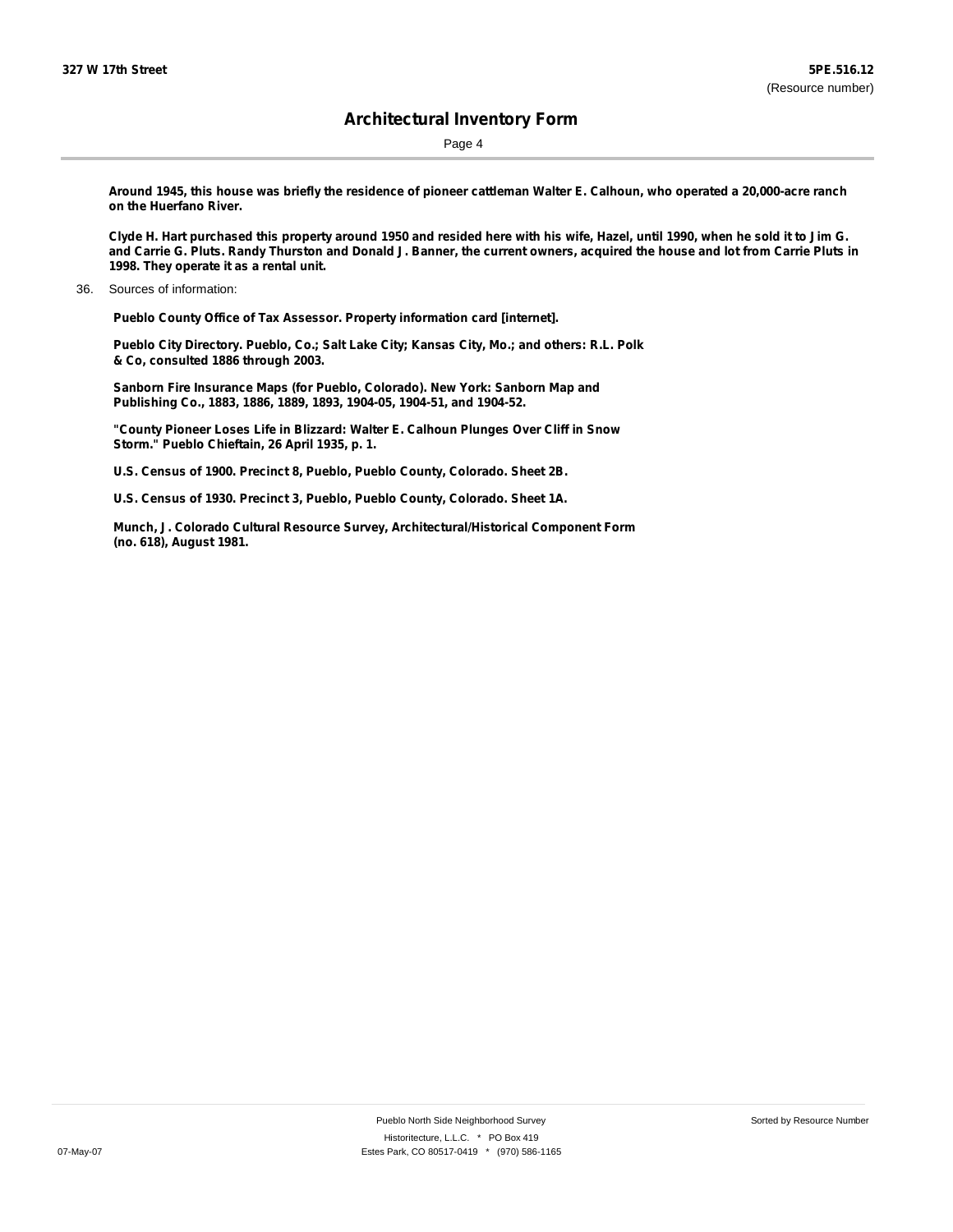Sorted by Resource Number

## **Architectural Inventory Form**

Page 5

|     | <b>VI. SIGNIFICANCE</b>                                                                                                                                                                                                                                                                                                                                                                                                                                                                                                                                                                                                                                                                                                                                                                                                                                                                                                                                                                                                                                                                                                                                                                                                                                                                                                                                                                                                                                                                                                                                                                                                                                                                                                                                                                                                                                                                                                                                                                                                                                                                                                                                                                                                                        |
|-----|------------------------------------------------------------------------------------------------------------------------------------------------------------------------------------------------------------------------------------------------------------------------------------------------------------------------------------------------------------------------------------------------------------------------------------------------------------------------------------------------------------------------------------------------------------------------------------------------------------------------------------------------------------------------------------------------------------------------------------------------------------------------------------------------------------------------------------------------------------------------------------------------------------------------------------------------------------------------------------------------------------------------------------------------------------------------------------------------------------------------------------------------------------------------------------------------------------------------------------------------------------------------------------------------------------------------------------------------------------------------------------------------------------------------------------------------------------------------------------------------------------------------------------------------------------------------------------------------------------------------------------------------------------------------------------------------------------------------------------------------------------------------------------------------------------------------------------------------------------------------------------------------------------------------------------------------------------------------------------------------------------------------------------------------------------------------------------------------------------------------------------------------------------------------------------------------------------------------------------------------|
| 37. | Local landmark designation:<br>Yes $\Box$<br>No.                                                                                                                                                                                                                                                                                                                                                                                                                                                                                                                                                                                                                                                                                                                                                                                                                                                                                                                                                                                                                                                                                                                                                                                                                                                                                                                                                                                                                                                                                                                                                                                                                                                                                                                                                                                                                                                                                                                                                                                                                                                                                                                                                                                               |
|     | Designation authority:                                                                                                                                                                                                                                                                                                                                                                                                                                                                                                                                                                                                                                                                                                                                                                                                                                                                                                                                                                                                                                                                                                                                                                                                                                                                                                                                                                                                                                                                                                                                                                                                                                                                                                                                                                                                                                                                                                                                                                                                                                                                                                                                                                                                                         |
|     | Date of designation:                                                                                                                                                                                                                                                                                                                                                                                                                                                                                                                                                                                                                                                                                                                                                                                                                                                                                                                                                                                                                                                                                                                                                                                                                                                                                                                                                                                                                                                                                                                                                                                                                                                                                                                                                                                                                                                                                                                                                                                                                                                                                                                                                                                                                           |
| 38. | Applicable National Register criteria:                                                                                                                                                                                                                                                                                                                                                                                                                                                                                                                                                                                                                                                                                                                                                                                                                                                                                                                                                                                                                                                                                                                                                                                                                                                                                                                                                                                                                                                                                                                                                                                                                                                                                                                                                                                                                                                                                                                                                                                                                                                                                                                                                                                                         |
|     | A. Associated with events that have made a significant contribution to the broad pattern of our history.<br>B. Associated with the lives of persons significant in our past.<br>C. Embodies the distinctive characteristics of a type, period, or method of construction, or represents the work<br>◙<br>of a master, or that possess high artistic values, or represents a significant and distinguished entity whose<br>components may lack individual distinction.<br>D. Has yielded, or may be likely to yield, information important in history or prehistory.<br>Qualifies under Criteria Considerations A through G (see manual).<br>Does not meet any of the above National Register criteria.<br><b>Pueblo Standards for Designation:</b><br><u>1a. History</u><br>Have direct association with the historical development of the city, state, or nation; or<br>$\overline{\phantom{a}}$ .<br><u>1b. History</u><br>Be the site of a significant historic event; or<br>$\Box$<br>1c. History<br>Have direct and substantial association with a person or group of persons who had influence on society.<br>$\sim$<br>2a. Architecture<br>Embody distinguishing characteristics of an architectural style or type; or<br>$\overline{\phantom{a}}$<br>2b. Architecture<br>Be a significant example of the work of a recognized architect or master builder, or<br>$\overline{\phantom{a}}$<br>2c. Architecture<br>Contain elements of architectural design, engineering, materials, craftsmanship, or artistic merit which represent a<br>$\mathcal{L}_{\mathcal{A}}$<br>significant or influential innovation;<br>2d. Architecture<br>Portray the environment of a group of people or physical development of an area of the city in an era of history<br>$\mathcal{L}_{\mathcal{A}}$<br>characterized by a distinctive architectural style.<br>3a. Geography<br>Have a prominent location or be an established, familiar, and orienting visual feature of the contemporary city, or<br>П<br>3b. Geography<br>Promote understanding and appreciation of Pueblo's environment by means of distinctive physical characteristics<br>or rarity; or<br>3c. Geography<br>Make a special contribution to Pueblo's distinctive character.<br>О |
|     | Not Applicable<br>Does not meet any of the above Pueblo landmark criteria.                                                                                                                                                                                                                                                                                                                                                                                                                                                                                                                                                                                                                                                                                                                                                                                                                                                                                                                                                                                                                                                                                                                                                                                                                                                                                                                                                                                                                                                                                                                                                                                                                                                                                                                                                                                                                                                                                                                                                                                                                                                                                                                                                                     |
|     | $\overline{\phantom{a}}$                                                                                                                                                                                                                                                                                                                                                                                                                                                                                                                                                                                                                                                                                                                                                                                                                                                                                                                                                                                                                                                                                                                                                                                                                                                                                                                                                                                                                                                                                                                                                                                                                                                                                                                                                                                                                                                                                                                                                                                                                                                                                                                                                                                                                       |
| 39. | Area(s) of Significance:<br>Architecture                                                                                                                                                                                                                                                                                                                                                                                                                                                                                                                                                                                                                                                                                                                                                                                                                                                                                                                                                                                                                                                                                                                                                                                                                                                                                                                                                                                                                                                                                                                                                                                                                                                                                                                                                                                                                                                                                                                                                                                                                                                                                                                                                                                                       |
| 40. | Period of Significance:<br>1924                                                                                                                                                                                                                                                                                                                                                                                                                                                                                                                                                                                                                                                                                                                                                                                                                                                                                                                                                                                                                                                                                                                                                                                                                                                                                                                                                                                                                                                                                                                                                                                                                                                                                                                                                                                                                                                                                                                                                                                                                                                                                                                                                                                                                |
| 41. | National:<br>Level of significance:<br>State<br>Local                                                                                                                                                                                                                                                                                                                                                                                                                                                                                                                                                                                                                                                                                                                                                                                                                                                                                                                                                                                                                                                                                                                                                                                                                                                                                                                                                                                                                                                                                                                                                                                                                                                                                                                                                                                                                                                                                                                                                                                                                                                                                                                                                                                          |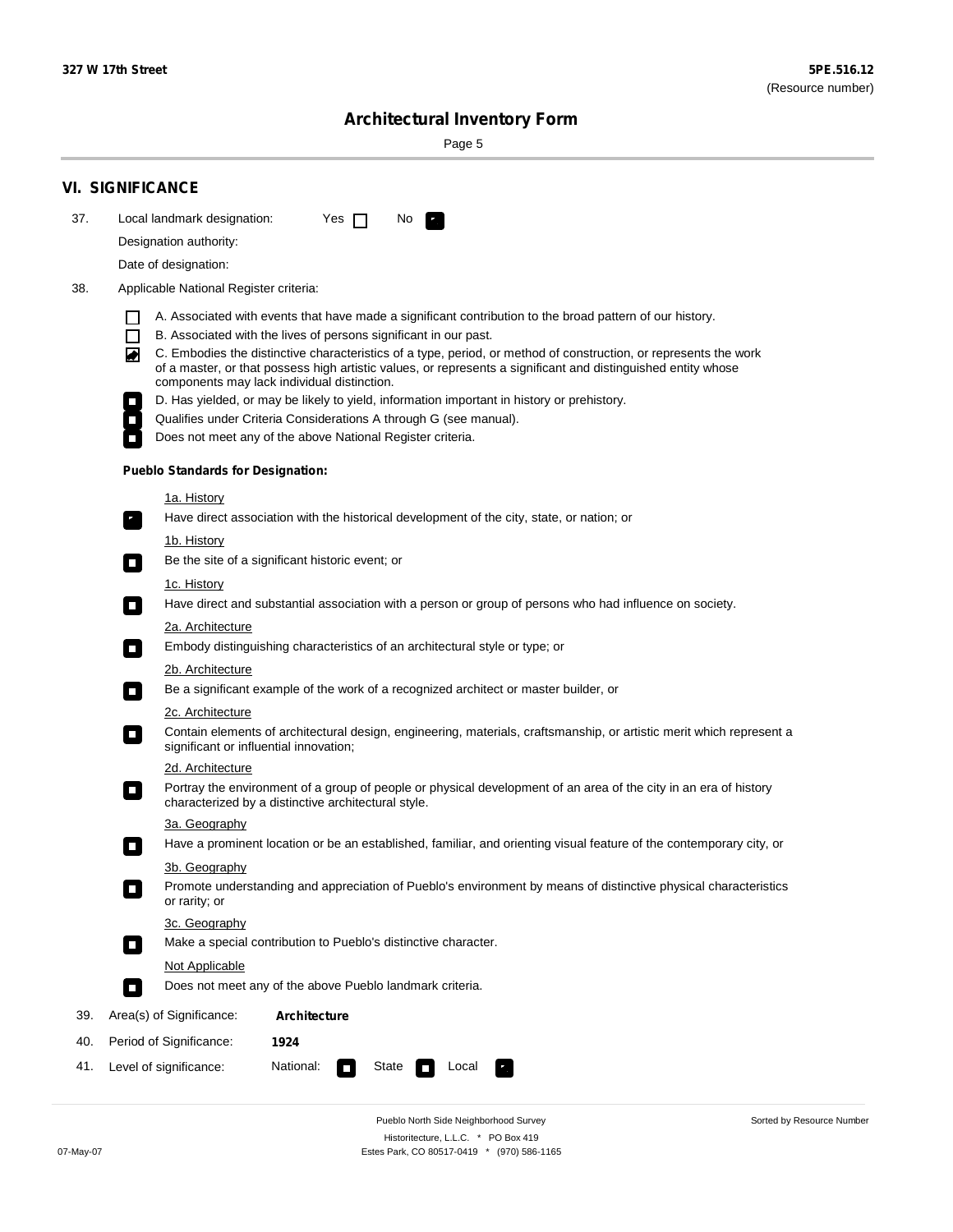Page 6

#### 42. Statement of significance:

This property is architecturally significant under National Register criterion C (Pueblo Local Landmark criterion 2A) as an example of the Craftsman style. However, the levels of architectural and historical significance, combined with physical integrity, are not to the extent that this property would qualify for individual listing in the National Register of Historic Places, the Colorado State Register of Historic Properties, or as a City of Pueblo Landmark. It is, nonetheless, a contributing **resource within any potential historic district.**

43. Assessment of historic physical integrity related to significance:

Constructed in 1924, this house exhibits a moderately high level of physical integrity relative to the seven aspects of integrity as defined by the National Park Service and the Colorado Historical Society: location, setting, design, materials, workmanship, feeling, and association. The only notable modifications have been the installation of a carport and additional porch piers. This property retains sufficient physical integrity to convey its architectural and historical significance.

> Yes Yes

No

No  $\blacksquare$  N/A

 $N/A$ 

#### **VII. NATIONAL REGISTER ELIGIBILITY ASSESSMENT**



**the area's dominant industry, steel manufacturing.**

If there is National Register district potential, is this building contributing:

If the building is in existing National Register district, is it contributing: 46.

### **VIII. RECORDING INFORMATION**

| 47. | Photograph numbers): | <b>CD-ROM Photo Disc: North Side Photos</b><br>File Name(s): 17thstw327                                                       |
|-----|----------------------|-------------------------------------------------------------------------------------------------------------------------------|
|     | Negatives filed at:  | <b>Special Collections</b><br><b>Robert Hoag Rawlings Public Library</b><br>100 East Abriendo Avenue<br>Pueblo, CO 81004-4290 |
| 48. | Report title:        | <b>Pueblo North Side Neighborhood Survey</b>                                                                                  |
| 49. | $Date(s)$ :          | 07/25/05                                                                                                                      |
| 50. | Recorder(s):         | <b>Adam Thomas</b>                                                                                                            |
| 51. | Organization:        | Historitecture, L.L.C.                                                                                                        |
| 52. | Address:             | <b>PO Box 419</b>                                                                                                             |
|     |                      | Estes Park, CO 80517-0419                                                                                                     |
| 53. | Phone number(s):     | (970) 586-1165                                                                                                                |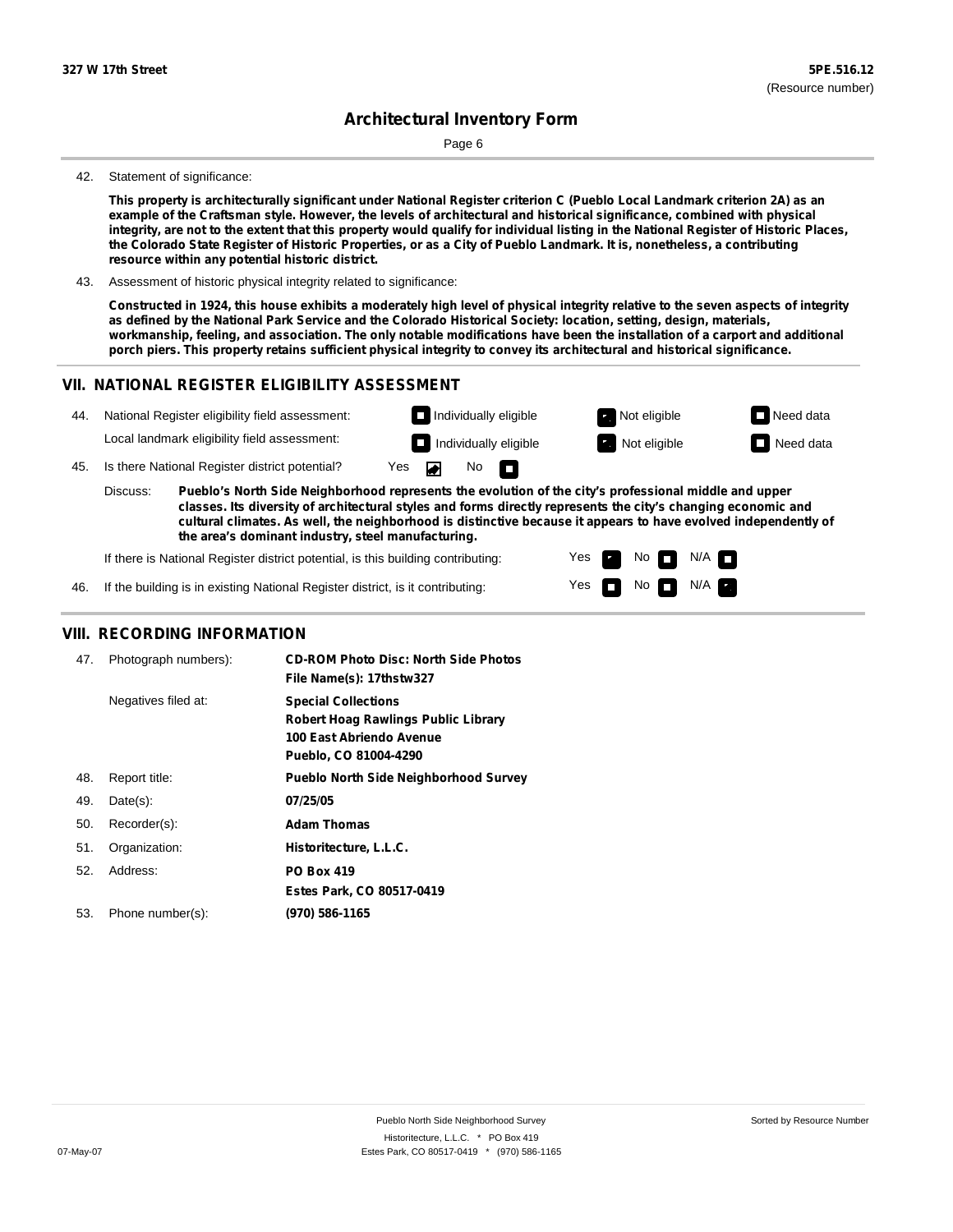Sorted by Resource Number



Page 7